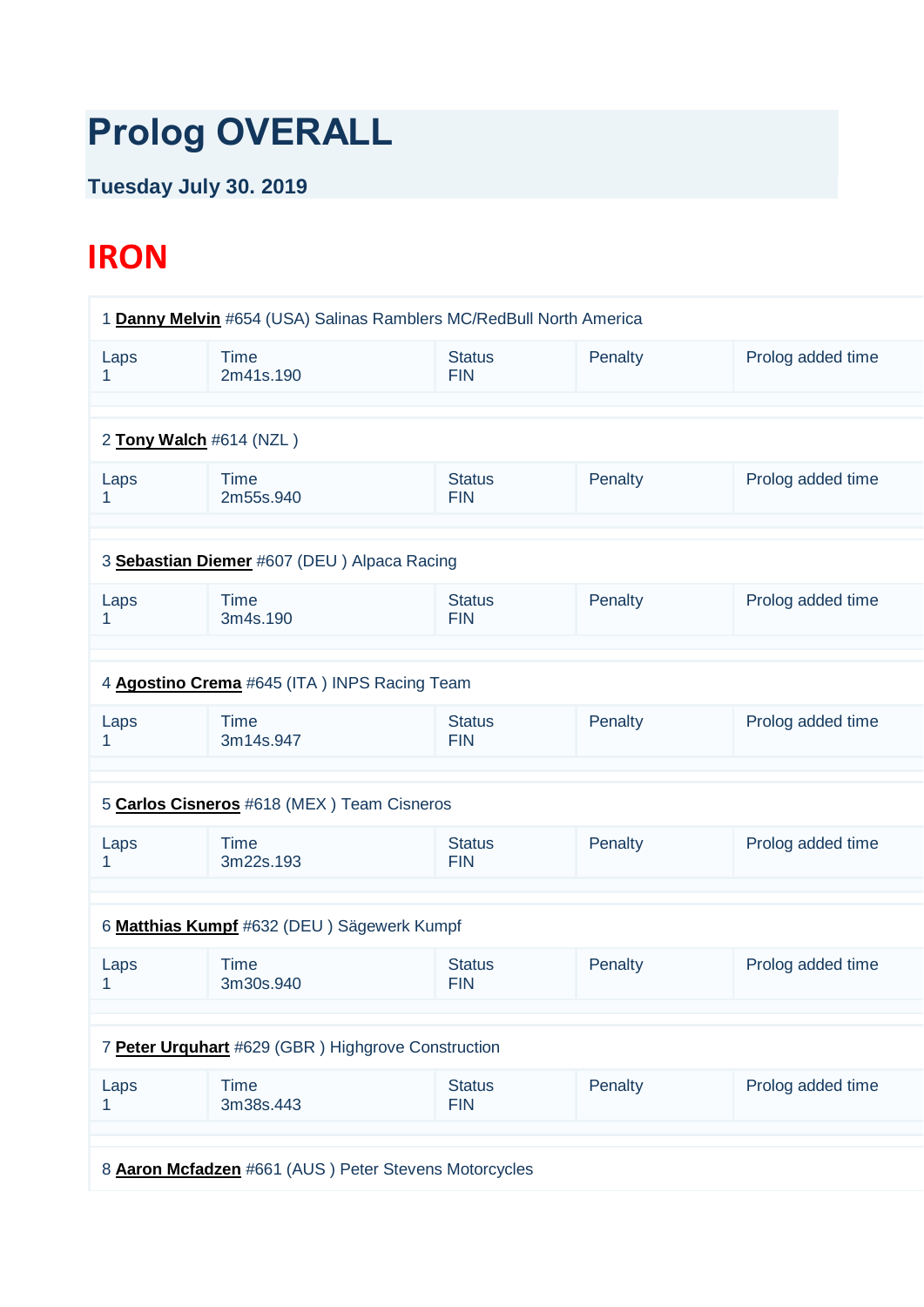| Laps<br>1                                           | <b>Time</b><br>3m44s.447                                 | <b>Status</b><br><b>FIN</b> | Penalty | Prolog added time |  |
|-----------------------------------------------------|----------------------------------------------------------|-----------------------------|---------|-------------------|--|
|                                                     |                                                          |                             |         |                   |  |
| 9 Jobe Urguhart #708 (GBR)                          |                                                          |                             |         |                   |  |
| Laps<br>1                                           | <b>Time</b><br>3m44s.453                                 | <b>Status</b><br><b>FIN</b> | Penalty | Prolog added time |  |
|                                                     |                                                          |                             |         |                   |  |
|                                                     | 10 Alexander Serbinov #680 (RUS) INTAR                   |                             |         |                   |  |
| Laps<br>1                                           | <b>Time</b><br>3m49s.200                                 | <b>Status</b><br><b>FIN</b> | Penalty | Prolog added time |  |
|                                                     |                                                          |                             |         |                   |  |
| 11 Stefan Baer #657 (DEU)                           |                                                          |                             |         |                   |  |
| Laps<br>1                                           | <b>Time</b><br>3m56s.190                                 | <b>Status</b><br><b>FIN</b> | Penalty | Prolog added time |  |
|                                                     |                                                          |                             |         |                   |  |
|                                                     | 12 Mike Whitacker #637 (GBR) Team Ldg Treston Uk         |                             |         |                   |  |
| Laps<br>1                                           | <b>Time</b><br>3m56s.687                                 | <b>Status</b><br><b>FIN</b> | Penalty | Prolog added time |  |
|                                                     |                                                          |                             |         |                   |  |
|                                                     | 13 Renato Arredondo Ramos #608 (MEX) Motozit Enduro Team |                             |         |                   |  |
| Laps<br>1                                           | <b>Time</b><br>3m56s.937                                 | <b>Status</b><br><b>FIN</b> | Penalty | Prolog added time |  |
|                                                     |                                                          |                             |         |                   |  |
|                                                     | 14 Armand Richard #679 (GLP) Xtrem enduro                |                             |         |                   |  |
| Laps<br>1.                                          | <b>Time</b><br>3m59s.443                                 | <b>Status</b><br><b>FIN</b> | Penalty | Prolog added time |  |
|                                                     |                                                          |                             |         |                   |  |
| 15 Oz Nehoray #600 (ISR) Nehoray Properties Israel  |                                                          |                             |         |                   |  |
| Laps<br>1                                           | <b>Time</b><br>4m4s.190                                  | <b>Status</b><br><b>FIN</b> | Penalty | Prolog added time |  |
|                                                     |                                                          |                             |         |                   |  |
|                                                     |                                                          |                             |         |                   |  |
|                                                     | 16 Pavel Maltsev #658 (RUS) METEORIT ENDURO              |                             |         |                   |  |
| Laps<br>1                                           | <b>Time</b><br>4m8s.950                                  | <b>Status</b><br><b>FIN</b> | Penalty | Prolog added time |  |
|                                                     |                                                          |                             |         |                   |  |
| 17 Jakob Dessecker #702 (DEU) Dignition Racing Team |                                                          |                             |         |                   |  |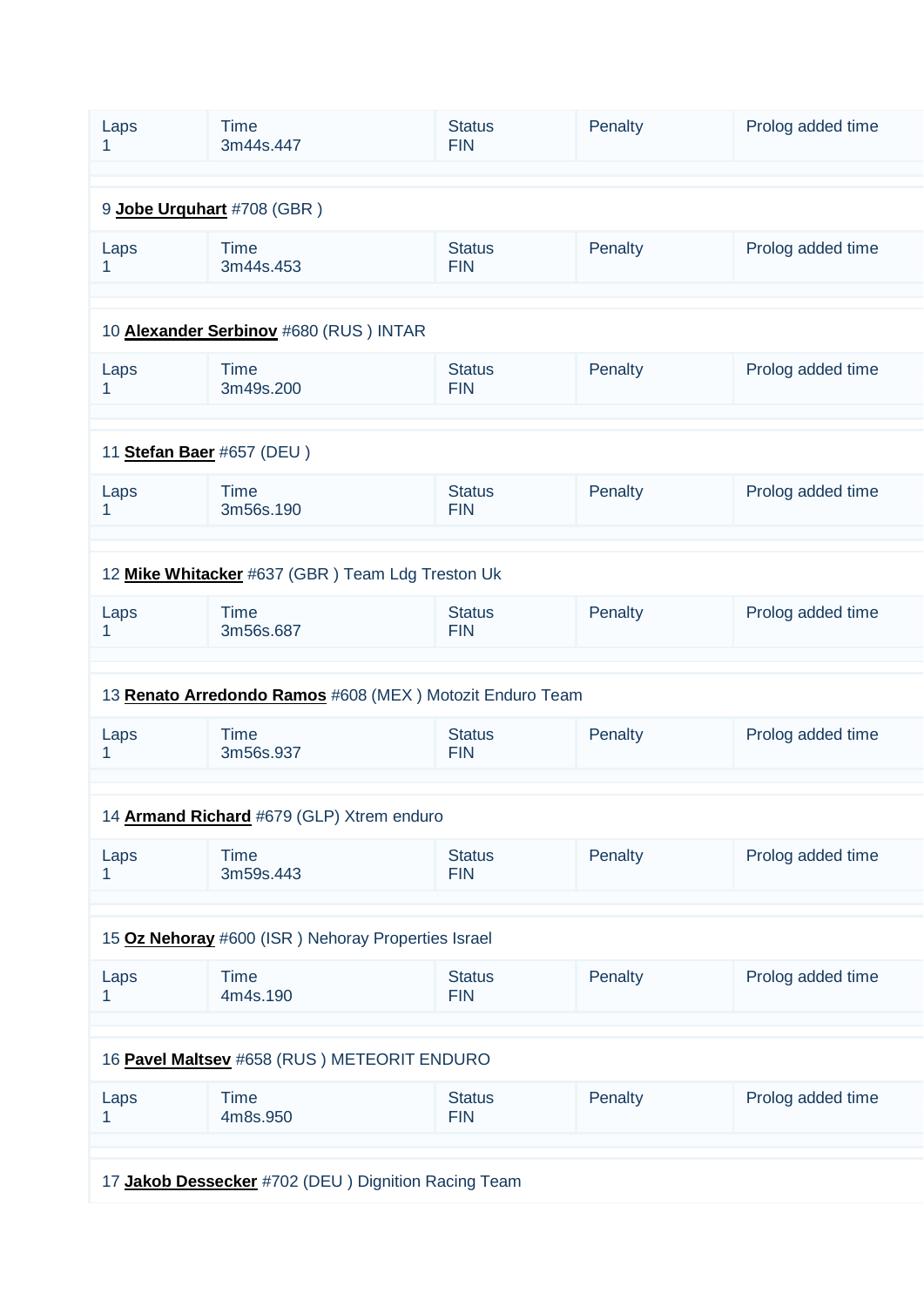| Laps<br>1                                           | <b>Time</b><br>4m18s.943                                  | <b>Status</b><br><b>FIN</b> | Penalty | Prolog added time |  |
|-----------------------------------------------------|-----------------------------------------------------------|-----------------------------|---------|-------------------|--|
|                                                     |                                                           |                             |         |                   |  |
| 18 Mark Lucas #606 (USA) TheMotodoc.com             |                                                           |                             |         |                   |  |
| Laps<br>1                                           | <b>Time</b><br>4m33s.183                                  | <b>Status</b><br><b>FIN</b> | Penalty | Prolog added time |  |
|                                                     |                                                           |                             |         |                   |  |
|                                                     | 19 Graham Maclachlan #647 (ZAF) lee walters ort           |                             |         |                   |  |
| Laps<br>1                                           | <b>Time</b><br>4m39s.187                                  | <b>Status</b><br><b>FIN</b> | Penalty | Prolog added time |  |
|                                                     |                                                           |                             |         |                   |  |
| 20 Markus Stebler #681 (CHE) Enduro Team Maroc.ch   |                                                           |                             |         |                   |  |
| Laps<br>1.                                          | <b>Time</b><br>4m40s.197                                  | <b>Status</b><br><b>FIN</b> | Penalty | Prolog added time |  |
|                                                     |                                                           |                             |         |                   |  |
|                                                     | 21 Philipp Von Bülow #695 (DEU) Alpaca Racing             |                             |         |                   |  |
| Laps<br>1                                           | <b>Time</b><br>4m50s.700                                  | <b>Status</b><br><b>FIN</b> | Penalty | Prolog added time |  |
|                                                     |                                                           |                             |         |                   |  |
|                                                     | 22 Anna Schmölzl #638 (DEU) Schmölzl Racing Team          |                             |         |                   |  |
| Laps<br>1                                           | <b>Time</b><br>4m52s.437                                  | <b>Status</b><br><b>FIN</b> | Penalty | Prolog added time |  |
|                                                     |                                                           |                             |         |                   |  |
|                                                     | 23 Craig Keyworth #694 (GBR) Adventure Tech               |                             |         |                   |  |
| Laps                                                | <b>Time</b><br>4m59s.450                                  | <b>Status</b><br><b>FIN</b> | Penalty | Prolog added time |  |
|                                                     |                                                           |                             |         |                   |  |
|                                                     | 24 Luc Courty #649 (FRA) Sport Camps France               |                             |         |                   |  |
| Laps                                                | <b>Time</b><br>5m.447                                     | <b>Status</b><br><b>FIN</b> | Penalty | Prolog added time |  |
|                                                     |                                                           |                             |         |                   |  |
|                                                     | 25 Branislav Rafaj #636 (SVK) Arubiana / Bingo Restaurant |                             |         |                   |  |
| Laps                                                | <b>Time</b><br>5m5s.947                                   | <b>Status</b><br><b>FIN</b> | Penalty | Prolog added time |  |
|                                                     |                                                           |                             |         |                   |  |
| 26 Diego Canales #610 (MEX) KTM Avándaro MotorSport |                                                           |                             |         |                   |  |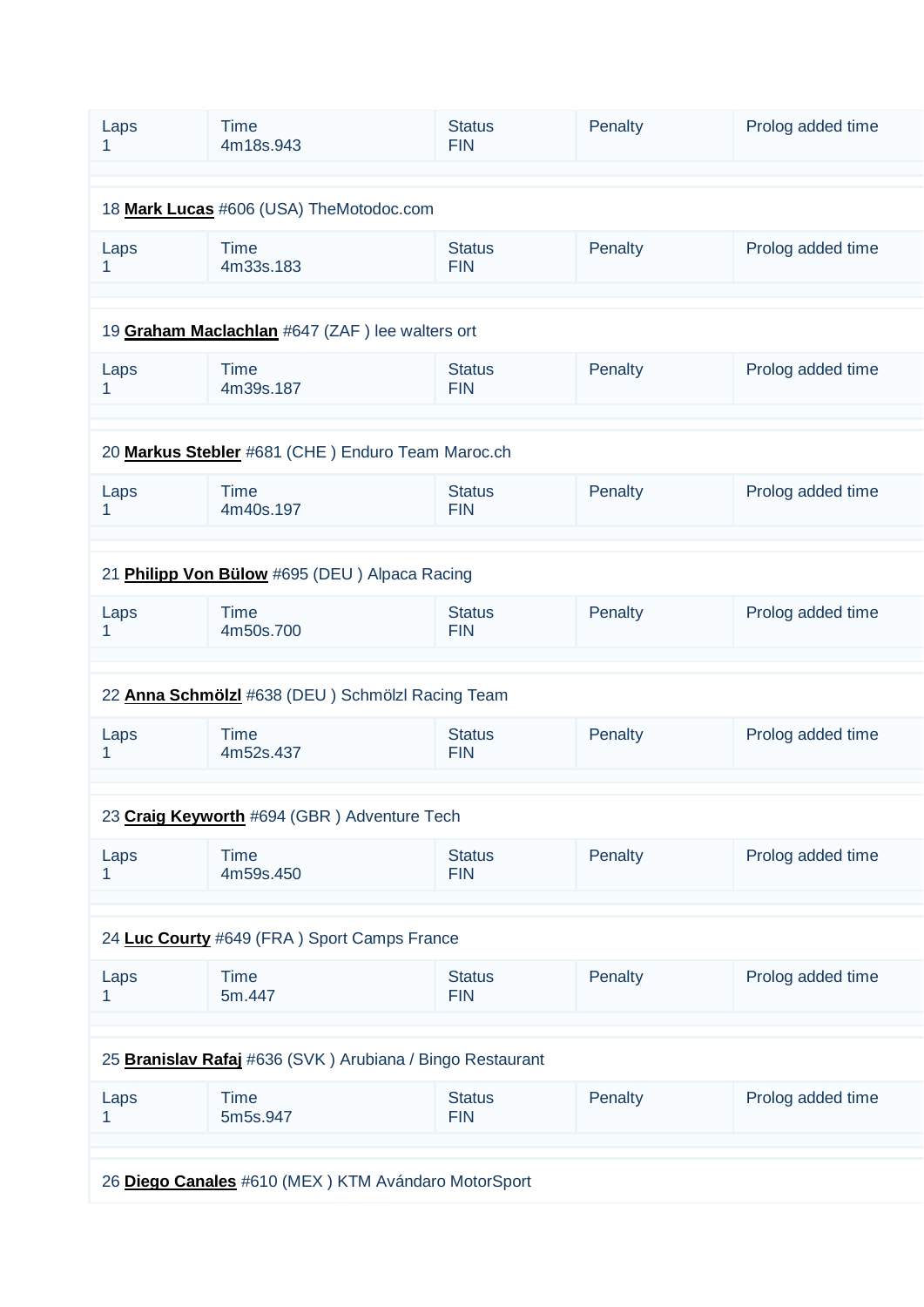| Laps                                                     | <b>Time</b><br>5m16s.193                                  | <b>Status</b><br><b>FIN</b> | Penalty | Prolog added time |  |
|----------------------------------------------------------|-----------------------------------------------------------|-----------------------------|---------|-------------------|--|
|                                                          |                                                           |                             |         |                   |  |
| 27 Eduardo Martinez Lopez #626 (MEX) Motozit Enduro Team |                                                           |                             |         |                   |  |
| Laps<br>1                                                | <b>Time</b><br>5m17s.450                                  | <b>Status</b><br><b>FIN</b> | Penalty | Prolog added time |  |
|                                                          |                                                           |                             |         |                   |  |
|                                                          | 28 Rory Jones #651 (GBR) Lee Walters ORT /TRF Enduro Team |                             |         |                   |  |
| Laps<br>1                                                | <b>Time</b><br>5m20s.447                                  | <b>Status</b><br><b>FIN</b> | Penalty | Prolog added time |  |
|                                                          |                                                           |                             |         |                   |  |
|                                                          | 29 Alexander Büchl #710 (DEU) Offroadzentrale Motorsport  |                             |         |                   |  |
| Laps<br>1                                                | <b>Time</b><br>5m21s.710                                  | <b>Status</b><br><b>FIN</b> | Penalty | Prolog added time |  |
|                                                          |                                                           |                             |         |                   |  |
|                                                          | 30 Lee Walters #711 (GBR) Nehoray Properties Israel       |                             |         |                   |  |
| Laps                                                     | <b>Time</b><br>5m22s.393                                  | <b>Status</b><br><b>FIN</b> | Penalty | Prolog added time |  |
|                                                          |                                                           |                             |         |                   |  |
|                                                          | 31 Raz Nehoray #675 (ISR) Nehoray Properties Israel       |                             |         |                   |  |
| Laps<br>1                                                | <b>Time</b><br>5m22s.947                                  | <b>Status</b><br><b>FIN</b> | Penalty | Prolog added time |  |
|                                                          |                                                           |                             |         |                   |  |
|                                                          | 32 Hector Esteban Berra #623 (MEX) Motozit Enduro Team    |                             |         |                   |  |
| Laps                                                     | <b>Time</b><br>5m23s.190                                  | <b>Status</b><br><b>FIN</b> | Penalty | Prolog added time |  |
|                                                          |                                                           |                             |         |                   |  |
|                                                          | 33 Sam Cave #641 (GBR) Cave                               |                             |         |                   |  |
| Laps<br>1                                                | <b>Time</b><br>5m32s.693                                  | <b>Status</b><br><b>FIN</b> | Penalty | Prolog added time |  |
|                                                          |                                                           |                             |         |                   |  |
|                                                          | 34 Rene Endres #612 (DEU) Domaniacs 2019                  |                             |         |                   |  |
| Laps<br>1                                                | <b>Time</b><br>5m33s.697                                  | <b>Status</b><br><b>FIN</b> | Penalty | Prolog added time |  |
|                                                          |                                                           |                             |         |                   |  |
|                                                          | 35 Domenic Dercole #700 (AUS) Domaniacs 2019              |                             |         |                   |  |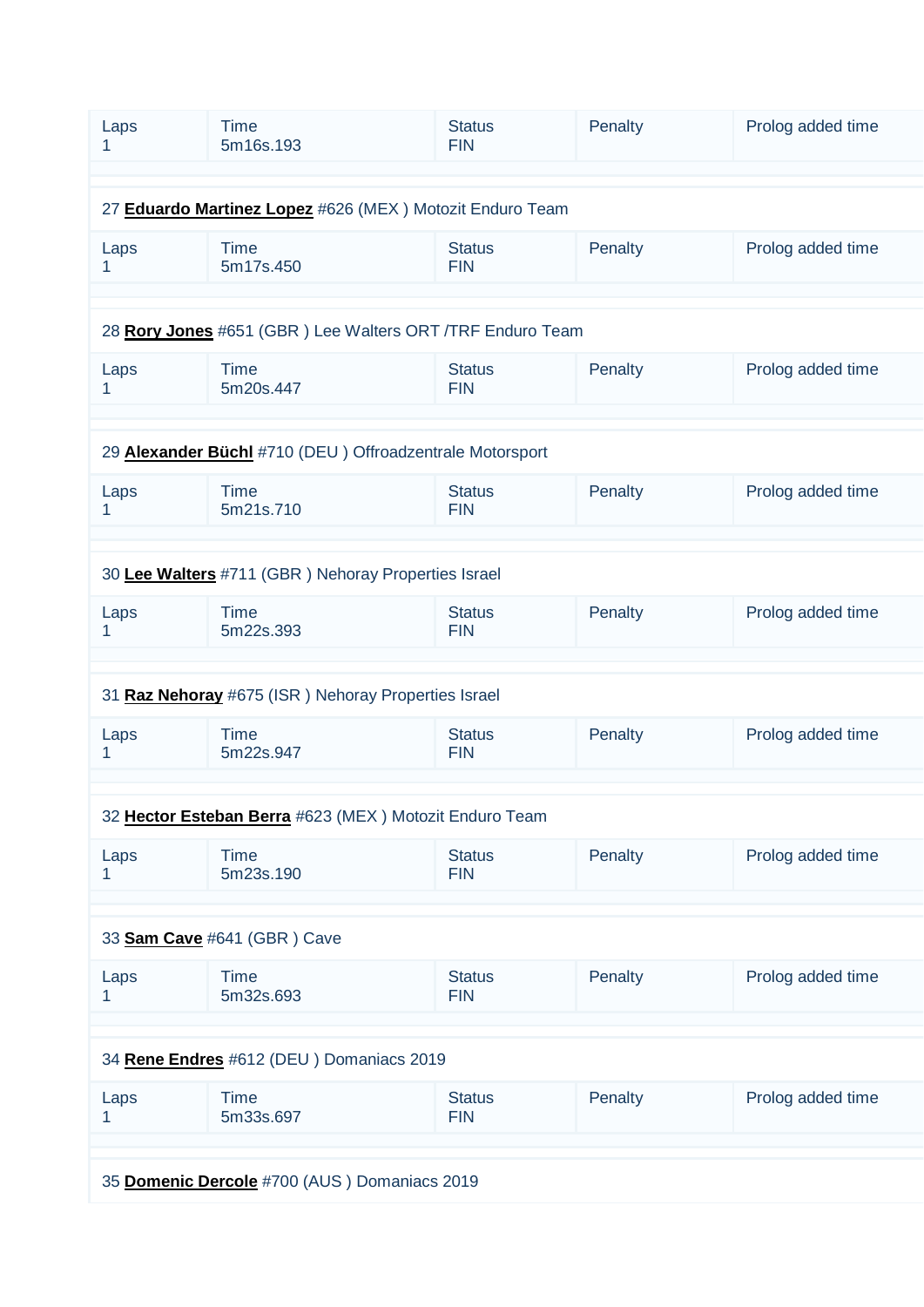| Laps                                              | <b>Time</b><br>5m34s.207                                      | <b>Status</b><br><b>FIN</b> | Penalty | Prolog added time |  |  |
|---------------------------------------------------|---------------------------------------------------------------|-----------------------------|---------|-------------------|--|--|
|                                                   |                                                               |                             |         |                   |  |  |
| 36 Andrew Steele #621 (GBR) lee walters ort       |                                                               |                             |         |                   |  |  |
| Laps<br>1                                         | <b>Time</b><br>5m44s.940                                      | <b>Status</b><br><b>FIN</b> | Penalty | Prolog added time |  |  |
|                                                   |                                                               |                             |         |                   |  |  |
| 37 Peter Schmölzl #656 (DEU) Schmölzl Racing Team |                                                               |                             |         |                   |  |  |
| Laps<br>1                                         | <b>Time</b><br>5m49s.447                                      | <b>Status</b><br><b>FIN</b> | Penalty | Prolog added time |  |  |
|                                                   |                                                               |                             |         |                   |  |  |
| 38 Bevan Holmes #660 (NZL) Team NFI               |                                                               |                             |         |                   |  |  |
| Laps<br>1                                         | <b>Time</b><br>5m50s.950                                      | <b>Status</b><br><b>FIN</b> | Penalty | Prolog added time |  |  |
|                                                   |                                                               |                             |         |                   |  |  |
|                                                   |                                                               |                             |         |                   |  |  |
|                                                   | 39 Jose Javier De Castro Perez #643 (ESP) Metacrilatos Burgos |                             |         |                   |  |  |
| Laps<br>1                                         | <b>Time</b><br>5m51s.943                                      | <b>Status</b><br><b>FIN</b> | Penalty | Prolog added time |  |  |
|                                                   |                                                               |                             |         |                   |  |  |
|                                                   | 40 <b>Isaac Garcia Ponce</b> #627 (MEX) Motozit Enduro Team   |                             |         |                   |  |  |
| Laps<br>1                                         | <b>Time</b><br>5m52s.200                                      | <b>Status</b><br><b>FIN</b> | Penalty | Prolog added time |  |  |
|                                                   |                                                               |                             |         |                   |  |  |
|                                                   | 41 Firmin Mourino #622 (FRA) Sport Camps France               |                             |         |                   |  |  |
| Laps<br>1                                         | <b>Time</b><br>6m2s.440                                       | <b>Status</b><br><b>FIN</b> | Penalty | Prolog added time |  |  |
|                                                   |                                                               |                             |         |                   |  |  |
| 42 Alois Bachleitner #693 (AUT) Mazda Bachleitner |                                                               |                             |         |                   |  |  |
| Laps<br>1                                         | <b>Time</b><br>6m7s.470                                       | <b>Status</b><br><b>FIN</b> | Penalty | Prolog added time |  |  |
|                                                   |                                                               |                             |         |                   |  |  |
|                                                   | 43 Andreas Nieder #613 (DEU) Nieder Racing                    |                             |         |                   |  |  |
| Laps<br>1                                         | <b>Time</b><br>6m10s.440                                      | <b>Status</b><br><b>FIN</b> | Penalty | Prolog added time |  |  |
|                                                   |                                                               |                             |         |                   |  |  |
|                                                   |                                                               |                             |         |                   |  |  |
| 44 Aaron Panozza #652 (AUS) Aaron Panozza         |                                                               |                             |         |                   |  |  |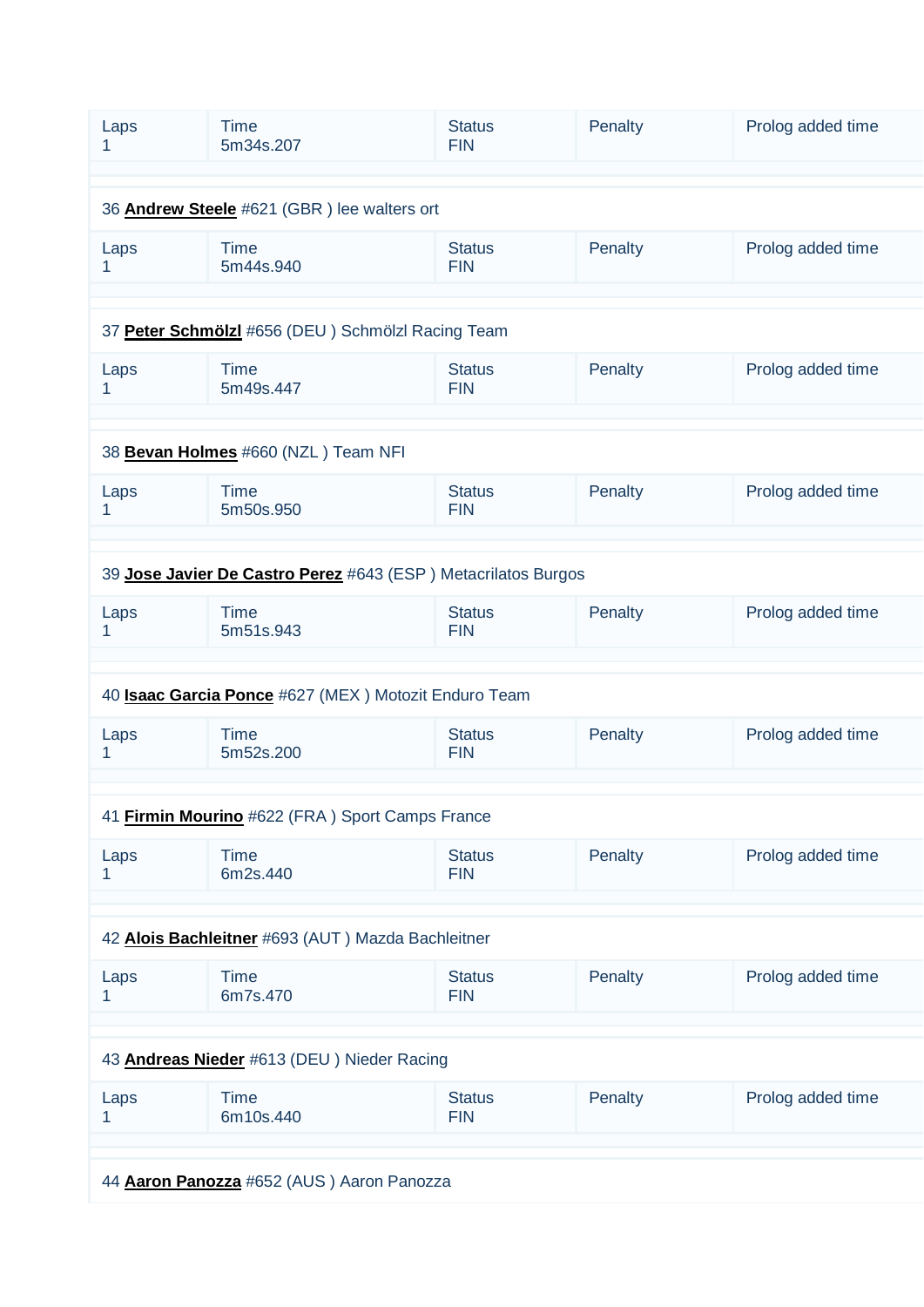| Laps<br>1                                   | <b>Time</b><br>6m10s.680                           | <b>Status</b><br><b>FIN</b> | Penalty | Prolog added time |  |
|---------------------------------------------|----------------------------------------------------|-----------------------------|---------|-------------------|--|
|                                             |                                                    |                             |         |                   |  |
| 45 Pedro Quiros #707 (CRI) Paradygm Firm    |                                                    |                             |         |                   |  |
| Laps<br>1                                   | <b>Time</b><br>6m21s.953                           | <b>Status</b><br><b>FIN</b> | Penalty | Prolog added time |  |
|                                             |                                                    |                             |         |                   |  |
|                                             | 46 Chris Macauley #705 (GBR) Dignition Racing Team |                             |         |                   |  |
| Laps<br>1                                   | <b>Time</b><br>6m23s.460                           | <b>Status</b><br><b>FIN</b> | Penalty | Prolog added time |  |
|                                             |                                                    |                             |         |                   |  |
|                                             | 47 Götz Jaeger #655 (DEU) Dignition Racing Team    |                             |         |                   |  |
| Laps<br>1.                                  | <b>Time</b><br>6m33s.450                           | <b>Status</b><br><b>FIN</b> | Penalty | Prolog added time |  |
|                                             |                                                    |                             |         |                   |  |
|                                             | 48 Tommi Suhonen #699 (FIN) husky.ge               |                             |         |                   |  |
| Laps<br>1                                   | <b>Time</b><br>6m38s.213                           | <b>Status</b><br><b>FIN</b> | Penalty | Prolog added time |  |
|                                             |                                                    |                             |         |                   |  |
|                                             | 49 David Khmiadashvili #697 (GEO) husky.ge         |                             |         |                   |  |
| Laps<br>1                                   | <b>Time</b><br>6m43s.447                           | <b>Status</b><br><b>FIN</b> | Penalty | Prolog added time |  |
|                                             |                                                    |                             |         |                   |  |
| 50 Leni Binder #624 (ROU) RedRoo Adventures |                                                    |                             |         |                   |  |
|                                             |                                                    |                             |         |                   |  |
| Laps                                        | <b>Time</b><br>6m48s.450                           | <b>Status</b><br><b>FIN</b> | Penalty | Prolog added time |  |
|                                             |                                                    |                             |         |                   |  |
|                                             | 51 Dominic Coleman #605 (GBR) Eurotek KTM          |                             |         |                   |  |
| Laps<br>1                                   | <b>Time</b><br>6m55s.193                           | <b>Status</b><br><b>FIN</b> | Penalty | Prolog added time |  |
|                                             |                                                    |                             |         |                   |  |
|                                             | 52 Brenden Murphy #664 (AUS) 3M Flatty             |                             |         |                   |  |
| Laps                                        | <b>Time</b><br>6m57s.697                           | <b>Status</b><br><b>FIN</b> | Penalty | Prolog added time |  |
|                                             |                                                    |                             |         |                   |  |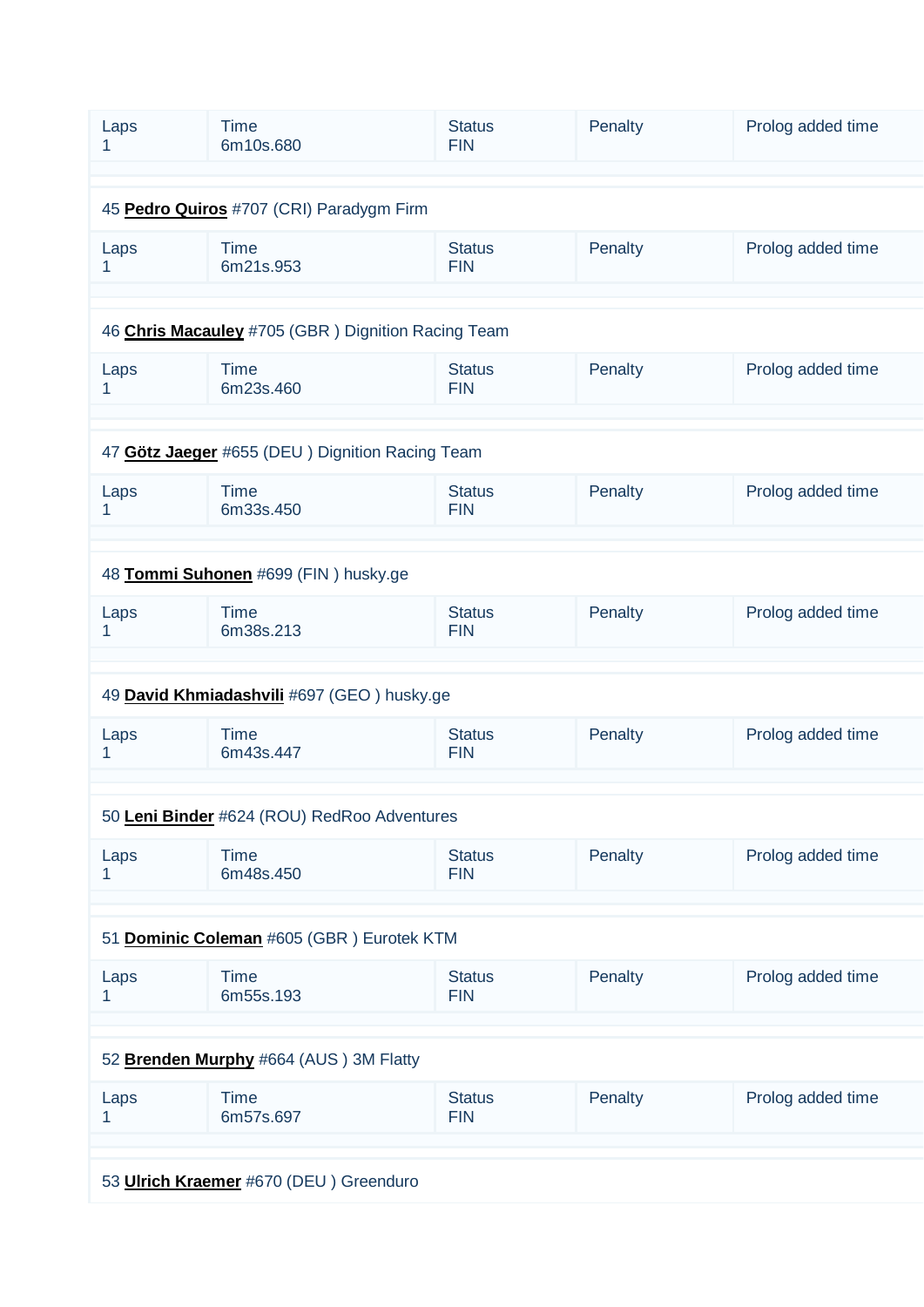| Laps<br>1                             | <b>Time</b><br>7m28s.953                                  | <b>Status</b><br><b>FIN</b>              | Penalty | Prolog added time |  |  |
|---------------------------------------|-----------------------------------------------------------|------------------------------------------|---------|-------------------|--|--|
|                                       |                                                           |                                          |         |                   |  |  |
| 54 Vadim Tagirov #682 (RUS) UktusMoto |                                                           |                                          |         |                   |  |  |
| Laps<br>1                             | <b>Time</b><br>7m29s.203                                  | <b>Status</b><br><b>FIN</b>              | Penalty | Prolog added time |  |  |
|                                       |                                                           |                                          |         |                   |  |  |
|                                       | 55 Torsten Schafft #671 (DEU) Greenduro                   |                                          |         |                   |  |  |
| Laps<br>1                             | <b>Time</b><br>7m29s.953                                  | <b>Status</b><br><b>FIN</b>              | Penalty | Prolog added time |  |  |
|                                       |                                                           |                                          |         |                   |  |  |
|                                       | 56 Ricardo Carrillo Sigler #653 (MEX) Motozit Enduro Team |                                          |         |                   |  |  |
| Laps<br>1                             | <b>Time</b><br>7m53s.207                                  | <b>Status</b><br><b>FIN</b>              | Penalty | Prolog added time |  |  |
|                                       |                                                           |                                          |         |                   |  |  |
|                                       | 57 Ruben Rollon #619 (ESP) Motosur                        |                                          |         |                   |  |  |
| Laps<br>1                             | <b>Time</b><br>7m55s.450                                  | <b>Status</b><br><b>FIN</b>              | Penalty | Prolog added time |  |  |
|                                       |                                                           |                                          |         |                   |  |  |
|                                       | 58 Tom Simpson #689 (GBR) Team 200+                       |                                          |         |                   |  |  |
| Laps<br>1.                            | <b>Time</b><br>7m59s.460                                  | <b>Status</b><br><b>FIN</b>              | Penalty | Prolog added time |  |  |
|                                       |                                                           |                                          |         |                   |  |  |
|                                       | 59 Tomas Otto Portero Arfsten #686 (ESP) Team 200+        |                                          |         |                   |  |  |
| Laps<br>1.                            | <b>Time</b><br>8m6s.960                                   | <b>Status</b><br><b>FIN</b>              | Penalty | Prolog added time |  |  |
|                                       |                                                           |                                          |         |                   |  |  |
|                                       | 60 Stephan Helm #703 (DEU) Reifen Helm                    |                                          |         |                   |  |  |
| Laps<br>1                             | <b>Time</b><br>8m10s.953                                  | <b>Status</b><br><b>FIN</b>              | Penalty | Prolog added time |  |  |
|                                       |                                                           |                                          |         |                   |  |  |
|                                       | 61 Joanna Paluch #635 (POL) JDR-SPAX-MRW                  |                                          |         |                   |  |  |
| Laps<br>1                             | <b>Time</b><br>8m25s.453                                  | <b>Status</b><br><b>FIN</b>              | Penalty | Prolog added time |  |  |
|                                       |                                                           |                                          |         |                   |  |  |
|                                       |                                                           | 62 Joshua Devine #690 (AUS) JDR-SPAX-MRW |         |                   |  |  |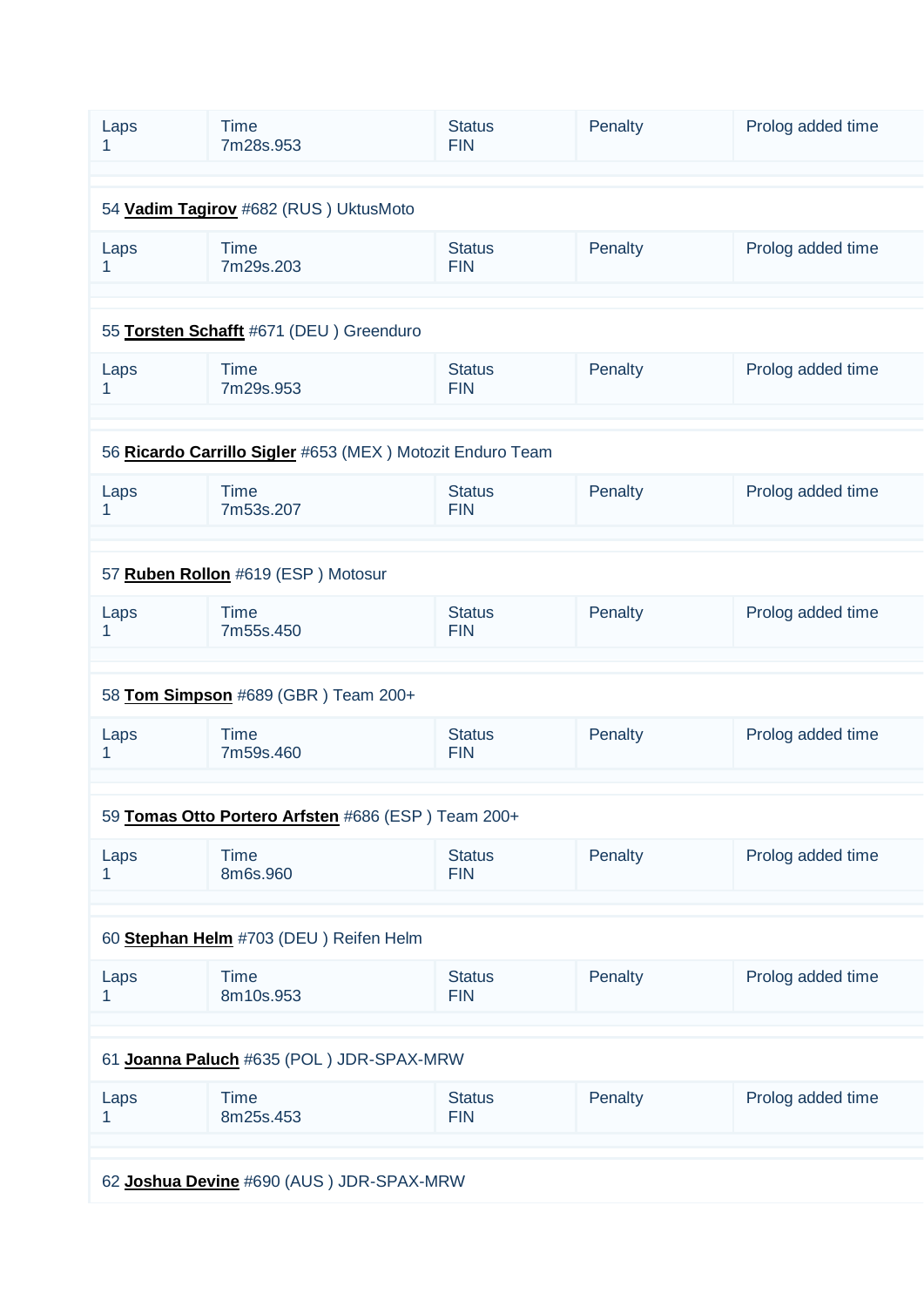| Laps<br>1                                          | <b>Time</b><br>8m33s.697                                 | <b>Status</b><br><b>FIN</b> | Penalty | Prolog added time |  |
|----------------------------------------------------|----------------------------------------------------------|-----------------------------|---------|-------------------|--|
|                                                    |                                                          |                             |         |                   |  |
| 63 Rene Schubach #698 (DEU) Team Hector Hamburg    |                                                          |                             |         |                   |  |
| Laps<br>1                                          | <b>Time</b><br>8m36s.210                                 | <b>Status</b><br><b>FIN</b> | Penalty | Prolog added time |  |
|                                                    |                                                          |                             |         |                   |  |
| 64 Lee Hutsby #688 (GBR)                           |                                                          |                             |         |                   |  |
| Laps<br>1                                          | <b>Time</b><br>8m38s.707                                 | <b>Status</b><br><b>FIN</b> | Penalty | Prolog added time |  |
|                                                    |                                                          |                             |         |                   |  |
| 65 Jason Clarke #687 (GBR)                         |                                                          |                             |         |                   |  |
| Laps<br>1                                          | <b>Time</b><br>8m49s.213                                 | <b>Status</b><br><b>FIN</b> | Penalty | Prolog added time |  |
|                                                    |                                                          |                             |         |                   |  |
|                                                    | 66 Eoin Oheochaidh #646 (IRL) Hard Team Brasil           |                             |         |                   |  |
| Laps<br>1                                          | <b>Time</b><br>9m14s.700                                 | <b>Status</b><br><b>FIN</b> | Penalty | Prolog added time |  |
|                                                    |                                                          |                             |         |                   |  |
|                                                    | 67 Pierluigi Clini #666 (BRA) Hard Team Brasil           |                             |         |                   |  |
| Laps<br>1.                                         | <b>Time</b><br>9m38s.207                                 | <b>Status</b><br><b>FIN</b> | Penalty | Prolog added time |  |
|                                                    |                                                          |                             |         |                   |  |
|                                                    | 68 Aldo Canale #644 (ITA) RPM GARANTIE                   |                             |         |                   |  |
| Laps<br>1.                                         | <b>Time</b><br>9m49s.700                                 | <b>Status</b><br><b>FIN</b> | Penalty | Prolog added time |  |
|                                                    |                                                          |                             |         |                   |  |
|                                                    | 69 Anthony Lefrancois #684 (GLP) Xtrem enduro            |                             |         |                   |  |
| Laps                                               | <b>Time</b><br>10m40s.713                                | <b>Status</b><br><b>FIN</b> | Penalty | Prolog added time |  |
|                                                    |                                                          |                             |         |                   |  |
|                                                    | 70 Derek Gulbrandsen #706 (GBR) Rocx Enduro Moto Maniacs |                             |         |                   |  |
| Laps<br>1                                          | <b>Time</b><br>10m41s.967                                | <b>Status</b><br><b>FIN</b> | Penalty | Prolog added time |  |
|                                                    |                                                          |                             |         |                   |  |
| 71 Hart Victor #677 (SGP) Rocx Enduro Moto Maniacs |                                                          |                             |         |                   |  |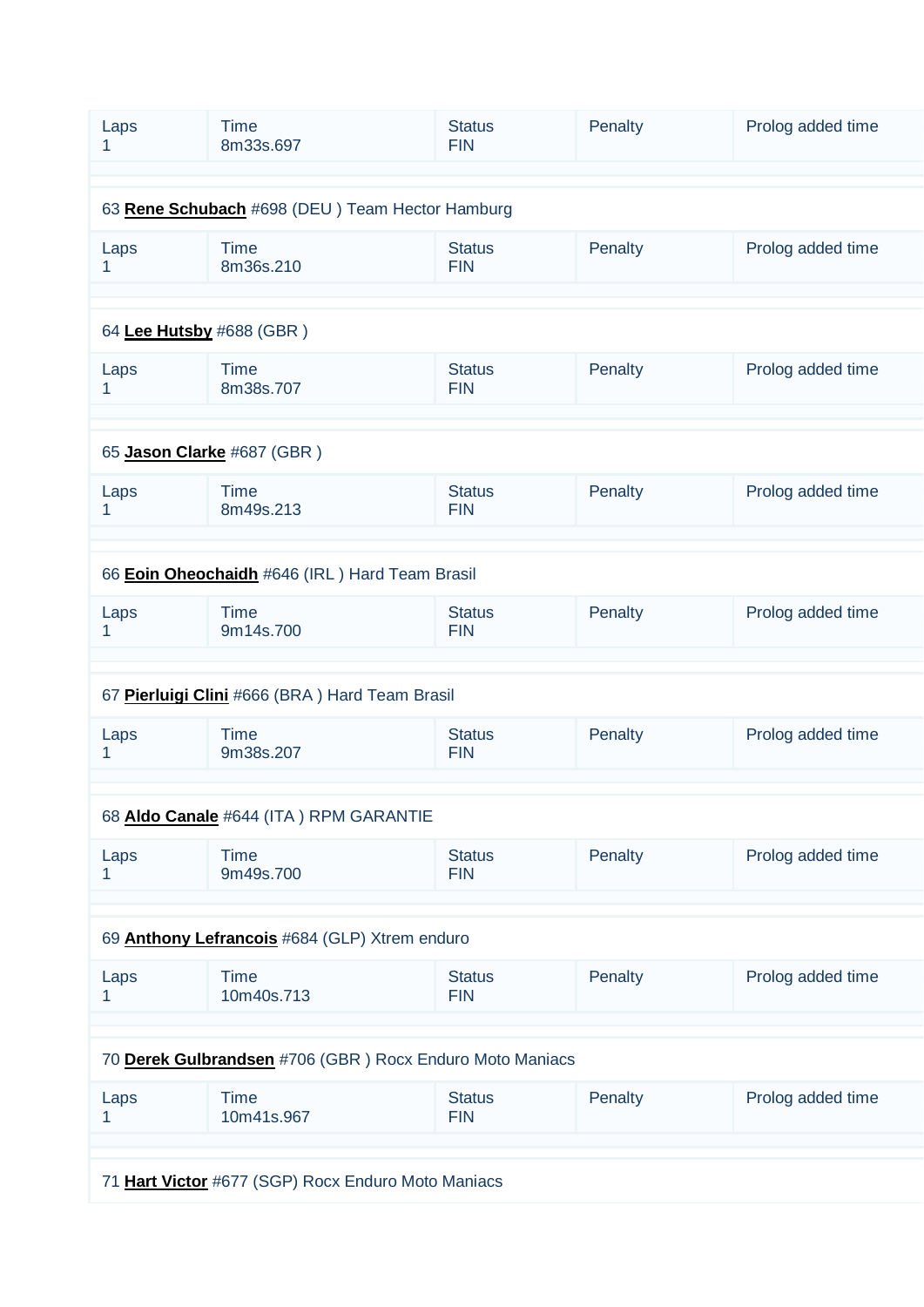| Laps                                          | <b>Time</b><br>11m6s.210                                          | <b>Status</b><br><b>FIN</b> | Penalty | Prolog added time |  |
|-----------------------------------------------|-------------------------------------------------------------------|-----------------------------|---------|-------------------|--|
|                                               |                                                                   |                             |         |                   |  |
|                                               |                                                                   |                             |         |                   |  |
| 72 Ryan Ostrikoff #672 (CAN) Bule Dirt Bikers |                                                                   |                             |         |                   |  |
| Laps<br>1                                     | <b>Time</b><br>12m12s.457                                         | <b>Status</b><br><b>FIN</b> | Penalty | Prolog added time |  |
|                                               |                                                                   |                             |         |                   |  |
|                                               |                                                                   |                             |         |                   |  |
|                                               | 73 Charles Smith #634 (GBR) Blackcastle racing                    |                             |         |                   |  |
| Laps<br>1                                     | <b>Time</b><br>13m12s.710                                         | <b>Status</b><br><b>FIN</b> | Penalty | Prolog added time |  |
|                                               |                                                                   |                             |         |                   |  |
|                                               | 74 Martin Meck #676 (DEU) Team Enduro Koch / Enduro Schlauch      |                             |         |                   |  |
| Laps<br>1                                     | <b>Time</b><br>13m23s.963                                         | <b>Status</b><br><b>FIN</b> | Penalty | Prolog added time |  |
|                                               |                                                                   |                             |         |                   |  |
|                                               |                                                                   |                             |         |                   |  |
|                                               | 75 Christian Schunke #674 (DEU) Ralley Racing Team Scheer/KTM Rau |                             |         |                   |  |
| Laps<br>1                                     | <b>Time</b><br>13m41s.960                                         | <b>Status</b><br><b>FIN</b> | Penalty | Prolog added time |  |
|                                               |                                                                   |                             |         |                   |  |
|                                               | 76 Tony Cave #650 (GBR) Cave                                      |                             |         |                   |  |
| Laps<br>1                                     | <b>Time</b><br>14m58s.717                                         | <b>Status</b><br><b>FIN</b> | Penalty | Prolog added time |  |
|                                               |                                                                   |                             |         |                   |  |
|                                               | 77 David Gibson #628 (GBR) JB racing                              |                             |         |                   |  |
| Laps<br>1                                     | <b>Time</b><br>16m9s.963                                          | <b>Status</b><br><b>FIN</b> | Penalty | Prolog added time |  |
|                                               |                                                                   |                             |         |                   |  |
|                                               |                                                                   |                             |         |                   |  |
| 78 Ernesto Cisneros #601 (MEX) Team Cisneros  |                                                                   |                             |         |                   |  |
| Laps<br>$\mathbf 0$                           | <b>Time</b>                                                       | <b>Status</b><br><b>DNS</b> | Penalty | Prolog added time |  |
|                                               |                                                                   |                             |         |                   |  |
|                                               | 79 Elias Polos Fayad #604 (MEX) Motoclub Alpina Mexico            |                             |         |                   |  |
| Laps<br>$\mathbf 0$                           | <b>Time</b>                                                       | <b>Status</b><br><b>DNS</b> | Penalty | Prolog added time |  |
|                                               |                                                                   |                             |         |                   |  |
|                                               |                                                                   |                             |         |                   |  |
|                                               | 80 Peter Nesuta #609 (AUT) Husqvarna/Damianik                     |                             |         |                   |  |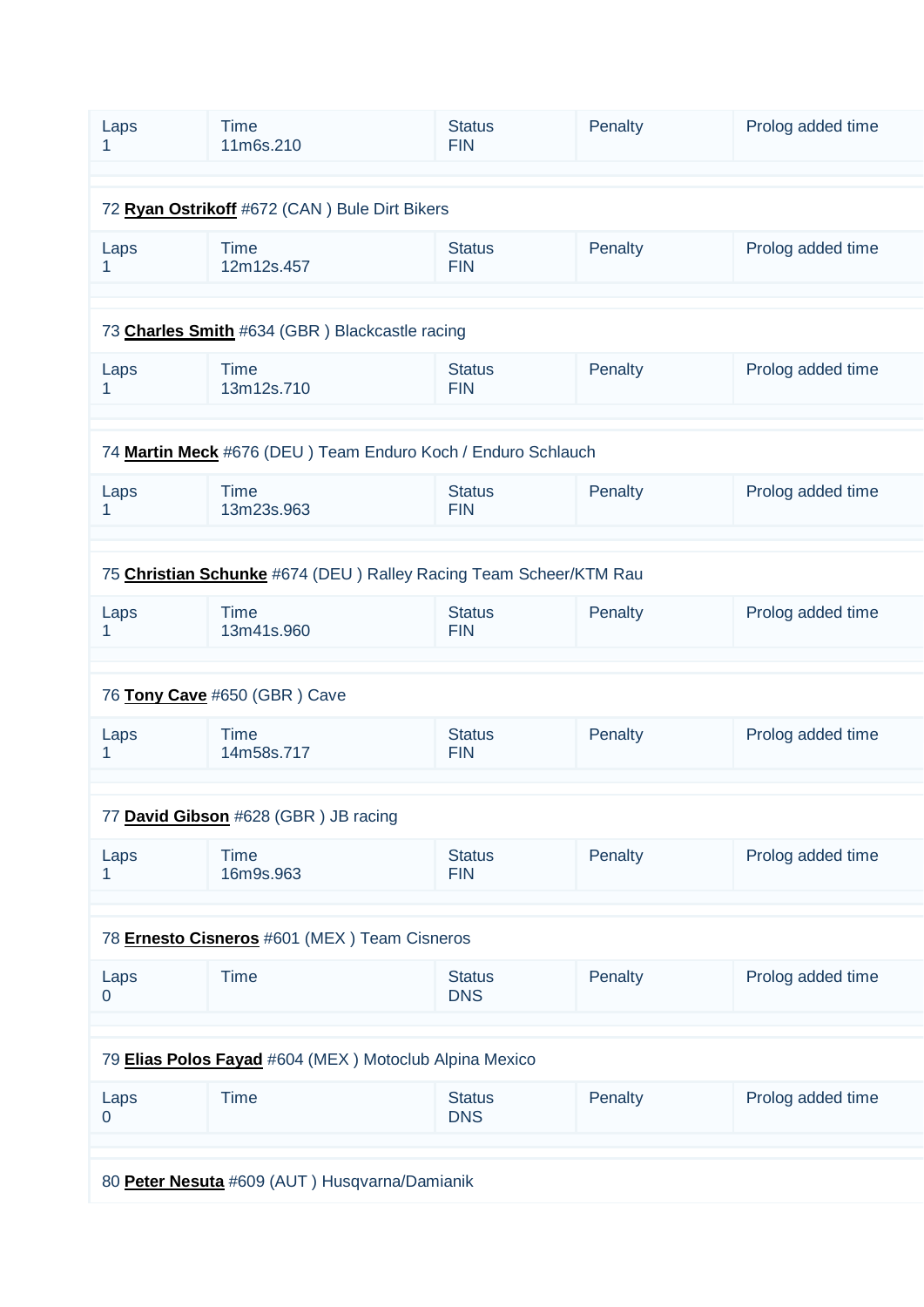| Laps<br>0                              | <b>Time</b>                                                            | <b>Status</b><br><b>DNS</b> | Penalty | Prolog added time |  |
|----------------------------------------|------------------------------------------------------------------------|-----------------------------|---------|-------------------|--|
|                                        |                                                                        |                             |         |                   |  |
| 81 Adam Baker #615 (DEU) Nieder Racing |                                                                        |                             |         |                   |  |
| Laps<br>$\mathbf 0$                    | <b>Time</b>                                                            | <b>Status</b><br><b>DNS</b> | Penalty | Prolog added time |  |
|                                        |                                                                        |                             |         |                   |  |
|                                        | 82 Christopher Withers #620 (AUS) Big Boys DO cry                      |                             |         |                   |  |
| Laps<br>$\overline{0}$                 | <b>Time</b>                                                            | <b>Status</b><br><b>DNS</b> | Penalty | Prolog added time |  |
|                                        |                                                                        |                             |         |                   |  |
|                                        | 83 Klaus Dieter Mueller #630 (DEU) Racing Event Technik                |                             |         |                   |  |
| Laps<br>0                              | <b>Time</b>                                                            | <b>Status</b><br><b>DNS</b> | Penalty | Prolog added time |  |
|                                        |                                                                        |                             |         |                   |  |
|                                        | 84 Moritz Müller #631 (DEU) Racing Event Technik                       |                             |         |                   |  |
| Laps<br>$\overline{0}$                 | <b>Time</b>                                                            | <b>Status</b><br><b>DNS</b> | Penalty | Prolog added time |  |
|                                        |                                                                        |                             |         |                   |  |
|                                        | 85 Scott Roberts #633 (GBR ) Ks vehicle solutions ltd /Lee Walters Ort |                             |         |                   |  |
| Laps<br>0                              | <b>Time</b>                                                            | <b>Status</b><br><b>DNS</b> | Penalty | Prolog added time |  |
|                                        |                                                                        |                             |         |                   |  |
|                                        | 86 Stephen Thorne #639 (CAN) Bule Dirt Bikers                          |                             |         |                   |  |
| Laps<br>$\mathbf 0$                    | <b>Time</b>                                                            | <b>Status</b><br><b>DNS</b> | Penalty | Prolog added time |  |
|                                        |                                                                        |                             |         |                   |  |
|                                        | 87 Robert Ballard #640 (GBR) Prestige worldwide                        |                             |         |                   |  |
| Laps<br>$\overline{0}$                 | <b>Time</b>                                                            | <b>Status</b><br><b>DNS</b> | Penalty | Prolog added time |  |
|                                        |                                                                        |                             |         |                   |  |
| 88 Juan Tonda #642 (ESP) Team 200+     |                                                                        |                             |         |                   |  |
| Laps<br>$\mathbf 0$                    | <b>Time</b>                                                            | <b>Status</b><br><b>DNS</b> | Penalty | Prolog added time |  |
|                                        |                                                                        |                             |         |                   |  |
|                                        | 89 Victor Otalora #648 (MEX) Team Cisneros                             |                             |         |                   |  |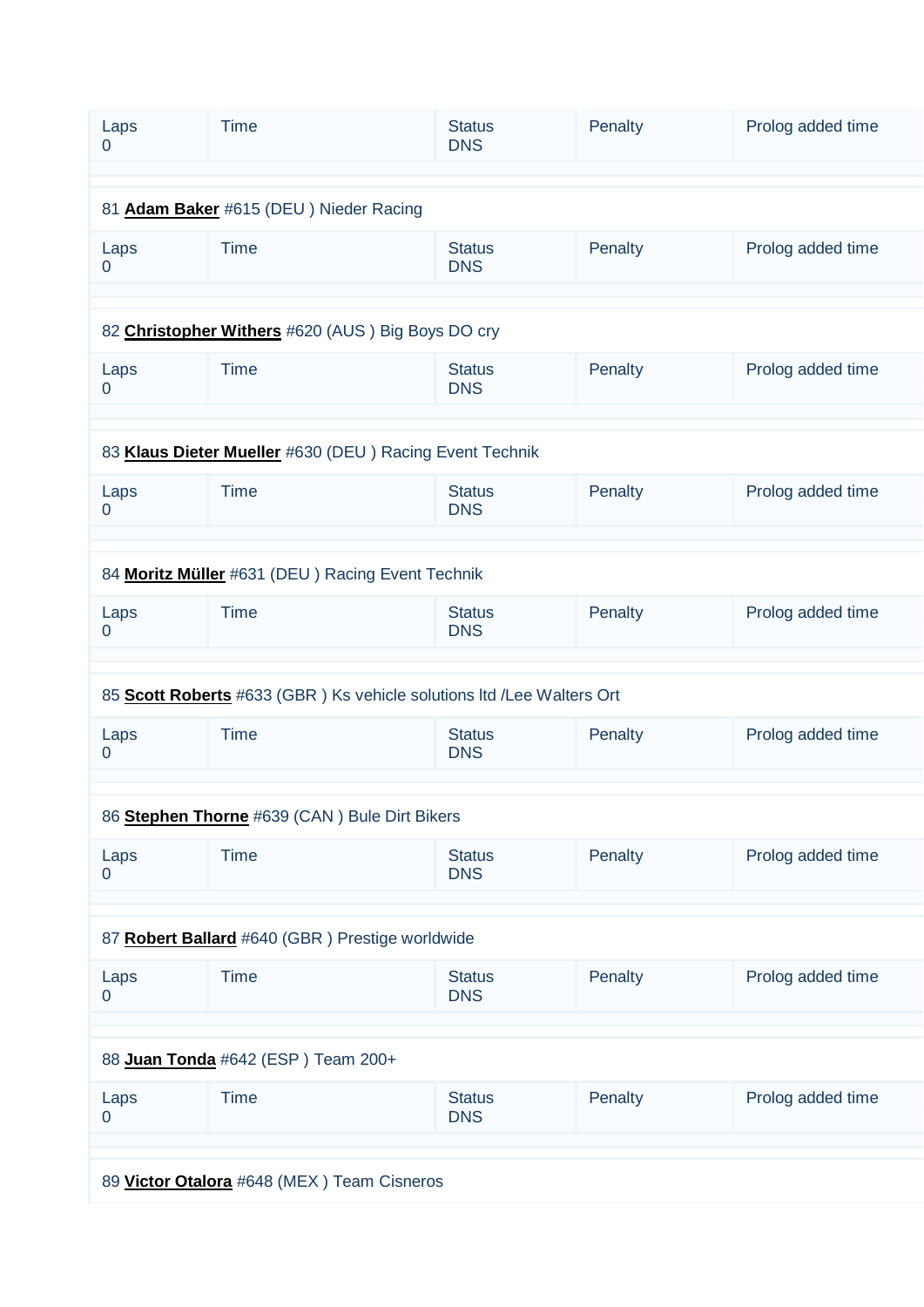| Laps<br>$\Omega$                               | <b>Time</b>                                              | <b>Status</b><br><b>DNS</b> | Penalty | Prolog added time |  |  |
|------------------------------------------------|----------------------------------------------------------|-----------------------------|---------|-------------------|--|--|
|                                                |                                                          |                             |         |                   |  |  |
|                                                | 90 Stuart Yaxley #659 (GBR) Prestige worldwide           |                             |         |                   |  |  |
| Laps<br>$\mathbf 0$                            | <b>Time</b>                                              | <b>Status</b><br><b>DNS</b> | Penalty | Prolog added time |  |  |
|                                                |                                                          |                             |         |                   |  |  |
|                                                | 91 Scott Winton #662 (GBR) Braxton Capital               |                             |         |                   |  |  |
| Laps<br>$\mathbf 0$                            | <b>Time</b>                                              | <b>Status</b><br><b>DNS</b> | Penalty | Prolog added time |  |  |
|                                                |                                                          |                             |         |                   |  |  |
|                                                | 92 Andrew Donnelly #663 (AUS) Braxton Capital            |                             |         |                   |  |  |
| Laps<br>$\mathbf 0$                            | <b>Time</b>                                              | <b>Status</b><br><b>DNS</b> | Penalty | Prolog added time |  |  |
|                                                |                                                          |                             |         |                   |  |  |
|                                                | 93 Nick Redpath #665 (GBR) Grindale Woodwork Ltd         |                             |         |                   |  |  |
| Laps<br>$\overline{0}$                         | <b>Time</b>                                              | <b>Status</b><br><b>DNS</b> | Penalty | Prolog added time |  |  |
|                                                |                                                          |                             |         |                   |  |  |
|                                                | 94 Jan Thundercliffe #667 (GBR) Grindale Woodwork Ltd    |                             |         |                   |  |  |
| Laps<br>0                                      | <b>Time</b>                                              | <b>Status</b><br><b>DNS</b> | Penalty | Prolog added time |  |  |
|                                                |                                                          |                             |         |                   |  |  |
|                                                | 95 Rod Heald #669 (GBR) Heald Ltd                        |                             |         |                   |  |  |
| Laps<br>$\mathbf 0$                            | <b>Time</b>                                              | <b>Status</b><br><b>DNS</b> | Penalty | Prolog added time |  |  |
|                                                |                                                          |                             |         |                   |  |  |
| 96 Paul Shone #673 (GBR) Bule Dirt Bikers      |                                                          |                             |         |                   |  |  |
| Laps<br>$\mathbf 0$                            | <b>Time</b>                                              | <b>Status</b><br><b>DNS</b> | Penalty | Prolog added time |  |  |
|                                                |                                                          |                             |         |                   |  |  |
| 97 lain Hamill #678 (GBR) Team Askim Mc Norway |                                                          |                             |         |                   |  |  |
| Laps<br>$\mathbf 0$                            | <b>Time</b>                                              | <b>Status</b><br><b>DNS</b> | Penalty | Prolog added time |  |  |
|                                                |                                                          |                             |         |                   |  |  |
|                                                | 98 Geir Ove Tjensli Foss #685 (NOR) Team Askim Mc Norway |                             |         |                   |  |  |